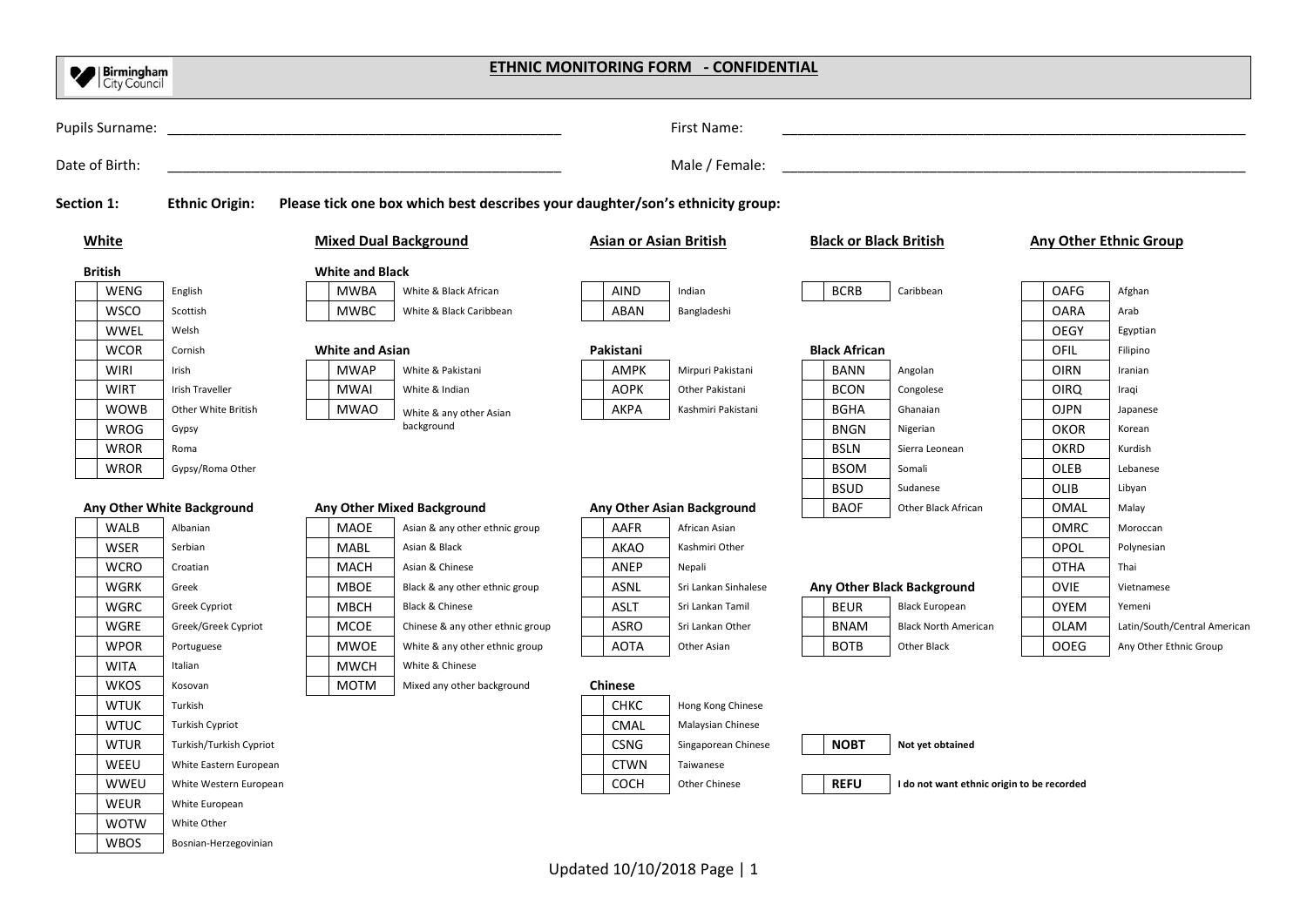## **Section 2: First / Home Language:**

Please indicate the main language used in home or the community. Please note the list below is of most commonly spoken languages in Birmingham and is for guidance only. School can record almost every language on their system. If your language is not listed below, please tick the 'Other Language' box and describe it in the space provided. **\* Categories marked with an asterisk may be used by schools that have no need to use individual language**

| ACL         | Acholi                        | <b>FON</b>  | Fon                  | <b>LTV</b>  | Latvian                     | <b>RNYN</b> | Runyankore-Ruchiga       |            | Yao/Chiyao (East-    |
|-------------|-------------------------------|-------------|----------------------|-------------|-----------------------------|-------------|--------------------------|------------|----------------------|
| <b>ADA</b>  | Adangme                       | <b>FRN</b>  | French               | LTZ         | Luxemburgish                | <b>RNYO</b> | Runyoro-Rutooro          |            | Africa)              |
| AFA         | Afar-Saho                     | <b>FUL</b>  | Fula/Fulfulde-Pulaar | LUE         | Luvale/Luena                | <b>RUS</b>  | Russian                  | YDI        | Yiddish              |
| <b>AFK</b>  | Afrikaans                     | <b>GAA</b>  | Ga                   | LUN         | Lunda                       | SAM         | Samoan                   | <b>YOR</b> | Yoruba               |
| <b>AKA</b>  | Akan/Twi-Fante                | <b>GAE</b>  | Gaelic/Irish         | LUO         | Luo (Kenya/ Tanzania)       | <b>SCBB</b> | Bosnian                  | ZND        | Zande                |
| <b>AKAF</b> | Akan (Fante)                  | GAL         | Gaelic (Scotland)    | LUY         | Luhya (any)                 | <b>SCBC</b> | Croatian                 | ZUL        | Zulu                 |
| <b>AKAT</b> | Akan (Twi/Asante)             | <b>GEO</b>  | Georgian             | <b>MAG</b>  | Magahi                      | <b>SCBS</b> | Serbian                  | <b>OTB</b> | Believed to be other |
| <b>ALB</b>  | Albanian/Shqip                | <b>GER</b>  | German               | MAI         | Maithili                    | SCO         | Scots                    |            | than English *       |
| <b>ALU</b>  | Alur                          | GGO         | Gogo/Chigogo         | <b>MAK</b>  | Makua                       | SHL         | Shilluk/Cholo            | OTH        | Other than English * |
| <b>AMR</b>  | Amharic                       | <b>GKY</b>  | Kikuyu/Gikuyu        | <b>MAN</b>  | Manding/Malinke             | SHO         | Shona                    | <b>NOT</b> | Information not      |
| <b>ARA</b>  | Arabic                        | <b>GLG</b>  | Galician/Galego      | <b>MANA</b> | Manding/Malinke (other)     | SID         | Sidamo                   |            | obtained *           |
| <b>ARAG</b> | Arabic (Algeria)              | <b>GRE</b>  | Greek                | <b>MANB</b> | Bambara                     | <b>SIO</b>  | Sign Language (other)    | <b>REF</b> | Refused *            |
| <b>ARAM</b> | Arabic (Morocco)              | <b>GREA</b> | Greek (other)        | <b>MANJ</b> | Dyula/Jula                  | <b>SLO</b>  | Slovak                   | <b>ZZZ</b> | Classification       |
| <b>ARAS</b> | Arabic (Sudan)                | <b>GREC</b> | Greek (Cyprus)       | <b>MAO</b>  | Maori                       | SLV         | Slovenian                |            | pending              |
| <b>ARAI</b> | Arabic (Iraq)                 | <b>GRN</b>  | Guarani              | <b>MAR</b>  | Marathi                     | SND         | Sindhi                   | OTL        | Other Language       |
| <b>ARAY</b> | Arabic (Yemen)                | GUJ         | Gujarati             | <b>MAS</b>  | Maasai                      | SNG         | Sango                    |            |                      |
| <b>ARAA</b> | Arabic (other)                | <b>GUN</b>  | Gurenne/Frafra       | <b>MDV</b>  | Maldivian/Dhivehi           | <b>SNH</b>  | Sinhala                  |            |                      |
| <b>ARM</b>  | Armenian                      | <b>GUR</b>  | Gurma                | <b>MEN</b>  | Mende                       | SOM         | Somali                   |            |                      |
| <b>ASM</b>  | Assamese                      | <b>HAU</b>  | Hausa                | <b>MKD</b>  | Macedonian                  | SPA         | Spanish                  |            |                      |
| <b>ASR</b>  | Assyrian/ Aramaic             | <b>HDK</b>  | Hindko               | <b>MLG</b>  | Malagasy                    | SRD         | Sardinian                |            |                      |
| AYB         | Anyi-Baule                    | <b>HEB</b>  | Hebrew               | <b>MLM</b>  | Malayalam                   | <b>SRK</b>  | Siraiki                  |            |                      |
| <b>AYM</b>  | Aymara                        | <b>HER</b>  | Herero               | <b>MLT</b>  | Maltese                     | SSO         | Sotho/Sesotho            |            |                      |
| <b>AZE</b>  | Azeri                         | <b>HGR</b>  | Hungarian            | <b>MLYA</b> | Malay (other)               | SSOO        | Sotho/Sesotho (Southern) |            |                      |
| BAI         | Bamileke (any)                | <b>HIN</b>  | Hindi                | <b>MLYI</b> | Indonesian/Bahasa Indonesia | SSOT        | Sotho/Sesotho (Northern) |            |                      |
| <b>BAL</b>  | Balochi                       | IBA         | Iban                 | <b>MNA</b>  | Magindanao-Maranao          | SSW         | Swazi/Siswati            |            |                      |
| <b>BEJ</b>  | Beja/Bedawi                   | <b>IDM</b>  | Idoma                | <b>MNG</b>  | Mongolian (Khalkha)         | <b>STS</b>  | Tswana/Setswana          |            |                      |
| <b>BEL</b>  | Belarusian                    | <b>IGA</b>  | Igala                | <b>MNX</b>  | Manx Gaeilc                 | SUN         | Sundanese                |            |                      |
| <b>BEM</b>  | Bemba                         | <b>IGB</b>  | Igbo                 | <b>MOR</b>  | Moore/Mossi                 | SWA         | Swahili/Kiswahili        |            |                      |
| <b>BHO</b>  | Bhojpuri                      | IJO         | Ijo (any)            | <b>MSC</b>  | Mauritian/Seychelles Creole | <b>SWAA</b> | Swahili (other)          |            |                      |
| <b>BIK</b>  | Bikol                         | <b>ILO</b>  | Ilokano              | <b>MUN</b>  | Munda (any)                 | <b>SWAC</b> | Comorian Swahili         |            |                      |
| <b>BLT</b>  | Balti Tibetan                 | <b>ISK</b>  | Itsekiri             | <b>MYA</b>  | Maya (any)                  | <b>SWAK</b> | Swahili (Kingwana)       |            |                      |
| <b>BMA</b>  | Burmese/Myanma                | <b>ISL</b>  | Icelandic            | <b>NAH</b>  | Nahuatl/Mexicano            | SWAM        | Swahili (Brava/Mwiini)   |            |                      |
| <b>BNG</b>  | Bengali                       | <b>ITA</b>  | Italian              | <b>NAM</b>  | Nama/Damara                 | SWAT        | Swahili (Bajuni/Tikuu)   |            |                      |
| <b>BNGC</b> | Bengali (Chittagong/Noakhali) | Jav         | Javanese             | <b>NBN</b>  | Nubian (any)                | SWE         | Swedish                  |            |                      |
| <b>BNGS</b> | Bengali (Sylheti)             | Jin         | Jinghpaw/Kachin      | <b>NDB</b>  | Ndebele                     | <b>TAM</b>  | Tamil                    |            |                      |
| <b>BNGA</b> | Bengali (other)               | <b>JPN</b>  | Japanese             | <b>NDBS</b> | Ndebele (South Africa)      | <b>TEL</b>  | Telugu                   |            |                      |
|             |                               |             |                      |             |                             |             |                          |            |                      |

| RNYN        | Runyankore-Ruchiga       |  |  |  |  |
|-------------|--------------------------|--|--|--|--|
| <b>RNYO</b> | Runyoro-Rutooro          |  |  |  |  |
| <b>RUS</b>  | Russian                  |  |  |  |  |
| SAM         | Samoan                   |  |  |  |  |
| <b>SCBB</b> | Bosnian                  |  |  |  |  |
| <b>SCBC</b> | Croatian                 |  |  |  |  |
| <b>SCBS</b> | Serbian                  |  |  |  |  |
| SCO         | Scots                    |  |  |  |  |
| <b>SHL</b>  | Shilluk/Cholo            |  |  |  |  |
| <b>SHO</b>  | Shona                    |  |  |  |  |
| <b>SID</b>  | Sidamo                   |  |  |  |  |
| <b>SIO</b>  | Sign Language (other)    |  |  |  |  |
| <b>SLO</b>  | Slovak                   |  |  |  |  |
| <b>SLV</b>  | Slovenian                |  |  |  |  |
| SND         | Sindhi                   |  |  |  |  |
| SNG         | Sango                    |  |  |  |  |
| <b>SNH</b>  | Sinhala                  |  |  |  |  |
| SOM         | Somali                   |  |  |  |  |
| SPA         | Spanish                  |  |  |  |  |
| <b>SRD</b>  | Sardinian                |  |  |  |  |
| <b>SRK</b>  | Siraiki                  |  |  |  |  |
| SSO         | Sotho/Sesotho            |  |  |  |  |
| SSOO        | Sotho/Sesotho (Southern) |  |  |  |  |
| <b>SSOT</b> | Sotho/Sesotho (Northern) |  |  |  |  |
| SSW         | Swazi/Siswati            |  |  |  |  |
| <b>STS</b>  | Tswana/Setswana          |  |  |  |  |
| <b>SUN</b>  | Sundanese                |  |  |  |  |
| <b>SWA</b>  | Swahili/Kiswahili        |  |  |  |  |
| <b>SWAA</b> | Swahili (other)          |  |  |  |  |
| SWAC        | Comorian Swahili         |  |  |  |  |
| <b>SWAK</b> | Swahili (Kingwana)       |  |  |  |  |
| <b>SWAM</b> | Swahili (Brava/Mwiini)   |  |  |  |  |
| <b>SWAT</b> | Swahili (Bajuni/Tikuu)   |  |  |  |  |
| <b>SWE</b>  | Swedish                  |  |  |  |  |
| TAM         | Tamil                    |  |  |  |  |
| TEL         | Telugu                   |  |  |  |  |

|            | Yao/Chiyao (East-<br>Africa)         |
|------------|--------------------------------------|
| YDI        | Yiddish                              |
| <b>YOR</b> | Yoruba                               |
| ZND        | Zande                                |
| ZUL        | Zulu                                 |
| <b>OTB</b> | Believed to be other<br>than English |
| OTH        | *<br>Other than English              |
| <b>NOT</b> | Information not<br>obtained *        |
| REF        | $\ast$<br>Refused                    |
| 777        | Classification<br>pending            |
| OTL        | Other Language                       |
|            |                                      |

Updated 10/10/2018 Page | 2